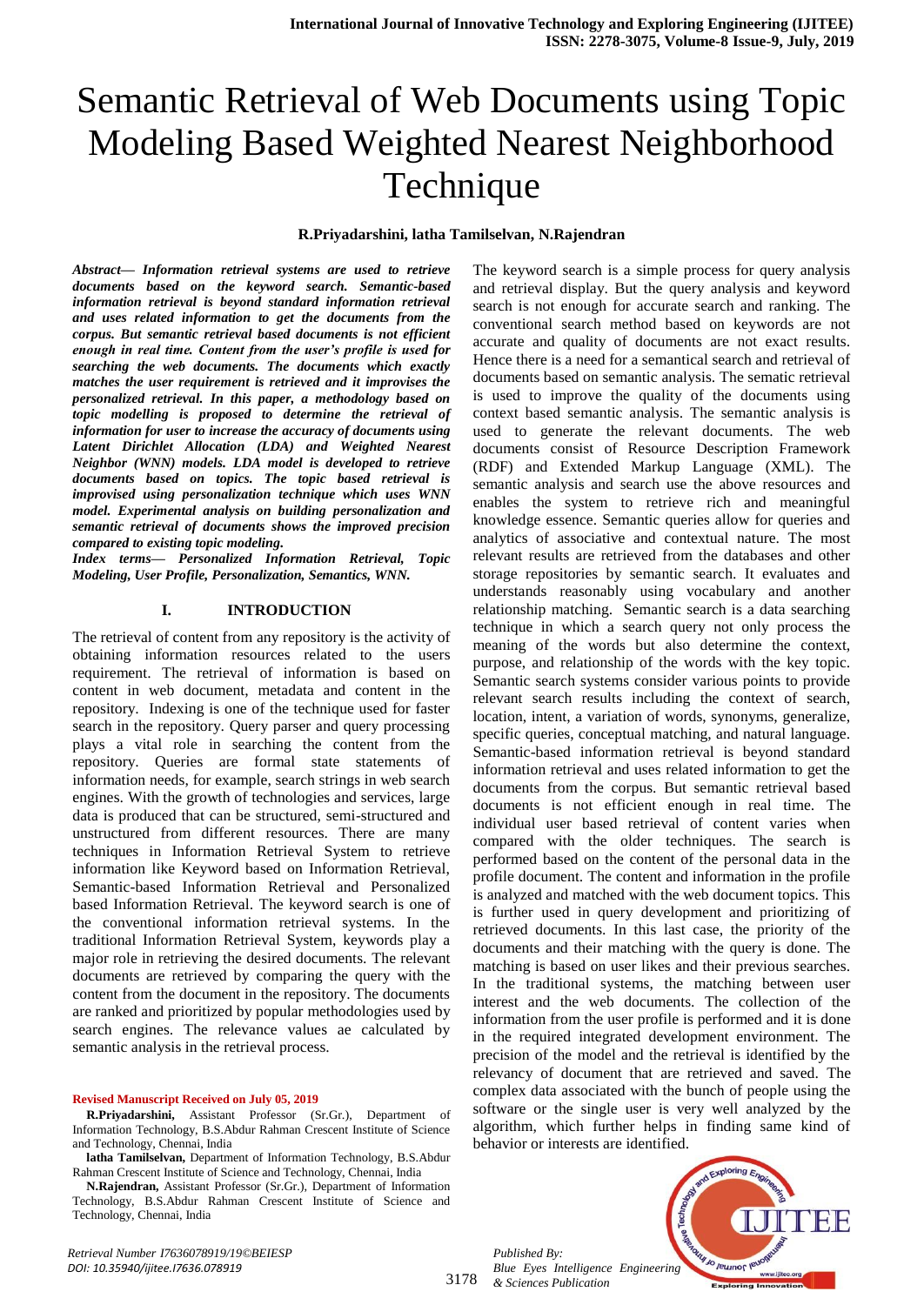The browsing pattern is also The overall goal of the process is a combination of semantic retrieval and personalized retrieval of documents which shows the improved precision in the retrieval. This paper is structured as shown here: in the Section 2 Literature Overview is given and in Section 3, Problem Definition. In Section 4, System Design is given and In Section 5, System Architecture and proposed system. Further, the results are given in Section 6 the Results of the Experiments and Conclude with perspectives in Section 7.

## **II. LITERATURE SURVEY**

Wei, Barnaghi and Bargiela, [10] in thier paper described about topic model for ontologies and terminological probabilistic model, This paper explores relationship between topic in the words of the document and the query, Probability distribution is utilized ub this case. This is based on LSI model, extraction of topic is one of the popular topic for retrieval of information. Automatic text learning from the repository is performed by the popular methodologies as explained in the paper. Topic relationship and model based algorithms are introduced. The browsing and information search and retrieval are used by the libraries. The proposed model are reduces time and effort complexity. The topic hierarchy are not clear and learning is done parallely in this work. YueshenXua, YuyuYinb and JianweiYind, [9] The Natrual Language processesing steps are performed in this work and the models based on topics and latent topic models in documents are also described. Good topics are obtained from repository and TGWs are preprocessed to identify the stop words. In the existing system the stop words are removed, in the proposed work the same is performed automatically which reduces time and optimized and human intervention is also avoided. Automatic cleaning and extraction is not available for unstructured texts.

PankajdeepKaur, Pallavi Sharma and Nikhil Vohra,[2, In this paper Huge amount of real-time data from social media, is analyzed and Ontology is constructed which also results in text analytics. When the data is very huge there is a requirement of algorithms and techniques which turn over the valid information and truth from the data available. In this paper, the system is modeled to handle 1000 requests and text mining based analytics is successfully used for this purpose. The high-quality data is absorbed and data analytics is applied over it. The ontology framework introduced in this work is for a huge amount of text in social media. The system can interact with the users and also interact with the system. The time complexity and space utilization are elaborated in this method. M.Rani, Kumar Dhar and Vyas,[1] The ontology-based topic modeling provide characteristics like vocabulary, machine-readable format, replaceable and reusable content for agent interaction and ordering and structuring of knowledge using semantic web applications. The semi-automatic methodology is utilized in this work and this proves there is the unavailability of the automatic approach. The issue in the automatic ontology engineering from the different repository using machine learning algorithms. In this work, the algorithms such as Latent Semantic Integration, single value decomposition, and Mr. Latent Drichlet Allocation are introduced for understanding the algorithms the statistical relationships among the web documents. Manual intervention is reduced to a greater extent. The topic ontology is built for semantic retrieval and the impact of the

approach with corresponding ontology is explained. M. Shams, A.Baraani, [4] In this work the co-word occurrence is dealt with. The authors have introduced Enriched LDA (ELDA): Combination of latent Dirichlet allocation. The context based extraction and aspect grasping is performed with the help of topic modeling. Therefore the models based on the topics generate irregular features. The co-occurrence of words decide the relationship of the components in model and LDA is used to obtain the previous knowledge which helps in generation of aspects. In the work explained here firstly the basic stages are generated based on Dirichlet model and secondly co-occurrence are used to generate aspects and lastly used to retrieve similar aspects of relevant topics. The model is iterated based on the previous results and it enhances the quality. The data sets form English and Persian languages are used for ELDA and the final results are regarding topic coherences and no specific topic based documents are used in the system. The unique algorithm used makes the proposed paper a different model from the traditional ones. There are many drawbacks like lack of sentimental analysis, entity detection and so on. Songjie Gong,[13] The personalized information retrieval model based on user interest, this literature describes the problem of word meaning disambiguation is often decomposed to the determination of a semantic similarity of words. ChahrazedBouhini, [14] The information retrieval model is personalized in this work. User profile data is analyzed and the annotations are taken from the document. Delicious data set is used in their work and user profile data is added advantage for the same data set. The user centric search is used in the PIR model. The result analysis shows that the proposed model gives the user data and annotations with different combinations and weightings. The difficult queries are brilliant to explore the components of the queries based on concepts of the terms. Dixon Prem Daniel R, [15], in the paper movie recommender system is used for latent factor model. The personalization results in referring preferences of smart phone browsing history

# **III. PROBLEM DEFINITION**

There is a continuous growth of documents on the web on a daily basis. The local storage and the databases also show overflowing transactional data which is further transferred as historical data. The constraints and strategies followed to store these documents make the analysis, categorization and retrieval a challenging task. It is also very much challenging to interpret the semantic essence of a whole or part of the document. Keyword search Information Retrieval system is based on the occurrence of words in documents. A keyword search may retrieve too many results, including the one that aren't relevant to the topic searched. Moreover, the update to the entire dataset for every change in the resource is confusing and too much time-consuming. The challenges and restrictions present in the traditional retrieval system is astounded by semantic systems. The meaning of the query is analyzed and query synonym is provided and results are received based on the query expansion. The relevancy of the document is examined by the concepts in the text with the key terms in the document.

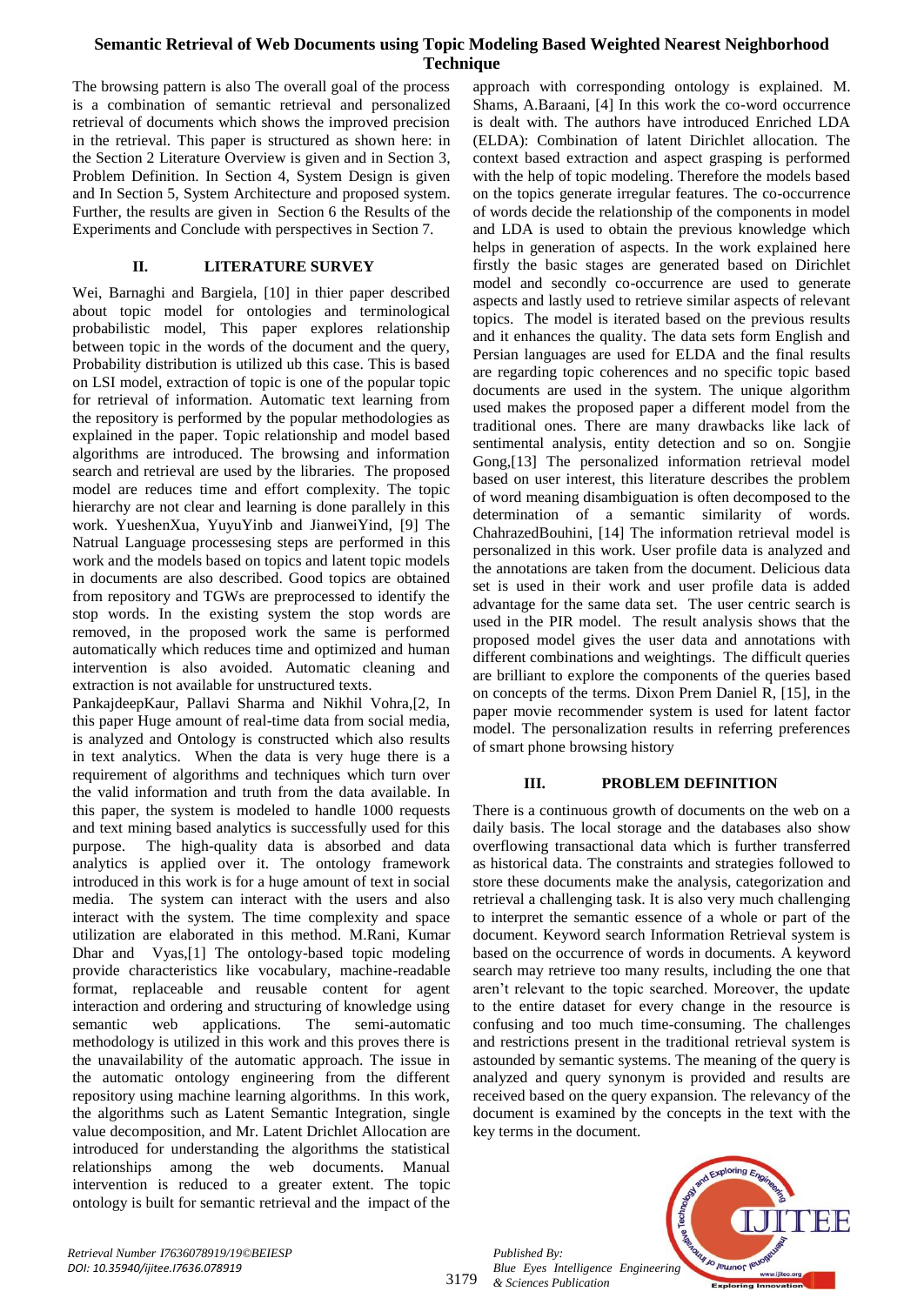The semantic process is carried out by the creation of ontology and the relationship between the classes created via the ontology. Ontology is one of semantic analysis which generates approximate relationship scores. Topic modeling technique can also replace it. Topic hierarchy makes ambiguous in the ontology. And also information overload on the web, it is increasingly difficult for information retrieval to satisfy the individual user needs. Users with different backgrounds and domains will ask for different information for the similar query. The proposed system Semantic Key Topic and User Profile based Information Retrieval System (SKTUP-IRS) resolves the above-mentioned issues.

## **IV. SYSTEM DESIGN**

There are several methodologies in the retrieval systems to extract information from documents but these techniques are responsible for identifying and analyzing annotation in a semantic and keyword based search. As the internet technology has grown to a greater level the web which is in the form of structured, unstructured or semi-structured should be addressed. Therefore, it is difficult to find out and identify the relevant information from conventional search engine. And also for the same query each user needs different information based on Personalization. Most of the existing retrieval systems use keywords search and directory search. There is no fully automated system which encourages the user centric retrieval.



**Figure 1: Semantic Key Topic and User Profile (SKTUP) based Retrieval System.**

The proposed methodology aims to increase the accuracy of retrieved relevant documents based on user search topic. Semantic Key Topic and User Profile based Information Retrieval System (SKTUP-IRS) is proposed. This IRS comprised of a retrieval technique based on the topic modeling namely Latent Dirichlet Allocation (LDA) model and introduced Weighted Nearest Neighbor (WNN) model which utilizes Conceptual Classification of Documents using Taxonomy (CCDT) technique. LDA model is developed to retrieve documents based on topics.

Advantages of the proposed system are:

Retrieval of relevant documents based on personalized content will be available.

Processing time is reduced.

Automatic cleaning and extraction of unstructured data are possible.

## **V. SYSTEM ARCHITECTURE**

The proposed architecture describes the overall process of the system. Documents are extracted from the web resources which cleaned and stored as a text document. LDA model is applied to cluster the documents based on topic. From each topic, documents are classified using taxonomy. WNN model used to retrieves documents based on personalization using user details. The modules includes the following Document Extraction

- Document Cleaning
- Indexing and Storage
- Topic clustering using Latent Dirichlet Allocation(LDA) model
- Personalization using Weighted Nearest Neighbor(WNN) model
	- Conceptual Classification of Document using taxonomy (CCUT).
	- Sentimental Analysis using Twitter Comments (SATC) and User Input based Feature Extraction.(UIFE)

#### **VI. PROPOSED METHODOLOGY**

#### **Document Extraction**

From the web resources like a wiki, blogs and websites documents are extracting by using web crawling. It detects and removes the surplus of the web page and retrieve only the main textual content of a web page. The textual content of webpage stores in the format of the text file. The images, tables and other data present there is removed by using web crawler. The web crawler works based on a step by step procedure

Step 1: Crawler is used to browse and retrieve the web pages and stored in the repository.

Step 2: Crawler extracts the keyword and matches with the web pages in the web and stores it.

Step 3: The count of the web pages is mentioned in the crawler with a conditional loop.

#### **Document Cleaning**

Document cleaning is performed along with stemming and stop words removal. The noise is removed by identifying outliers and inconsistencies in the data. Tokenization is used to change the paragraphs in the document into atomic segments. The meaningless words are removed and the words with the same meaning with different tense are also removed in this process.



*Retrieval Number I7636078919/19©BEIESP DOI: 10.35940/ijitee.I7636.078919*

*Published By:*

*& Sciences Publication*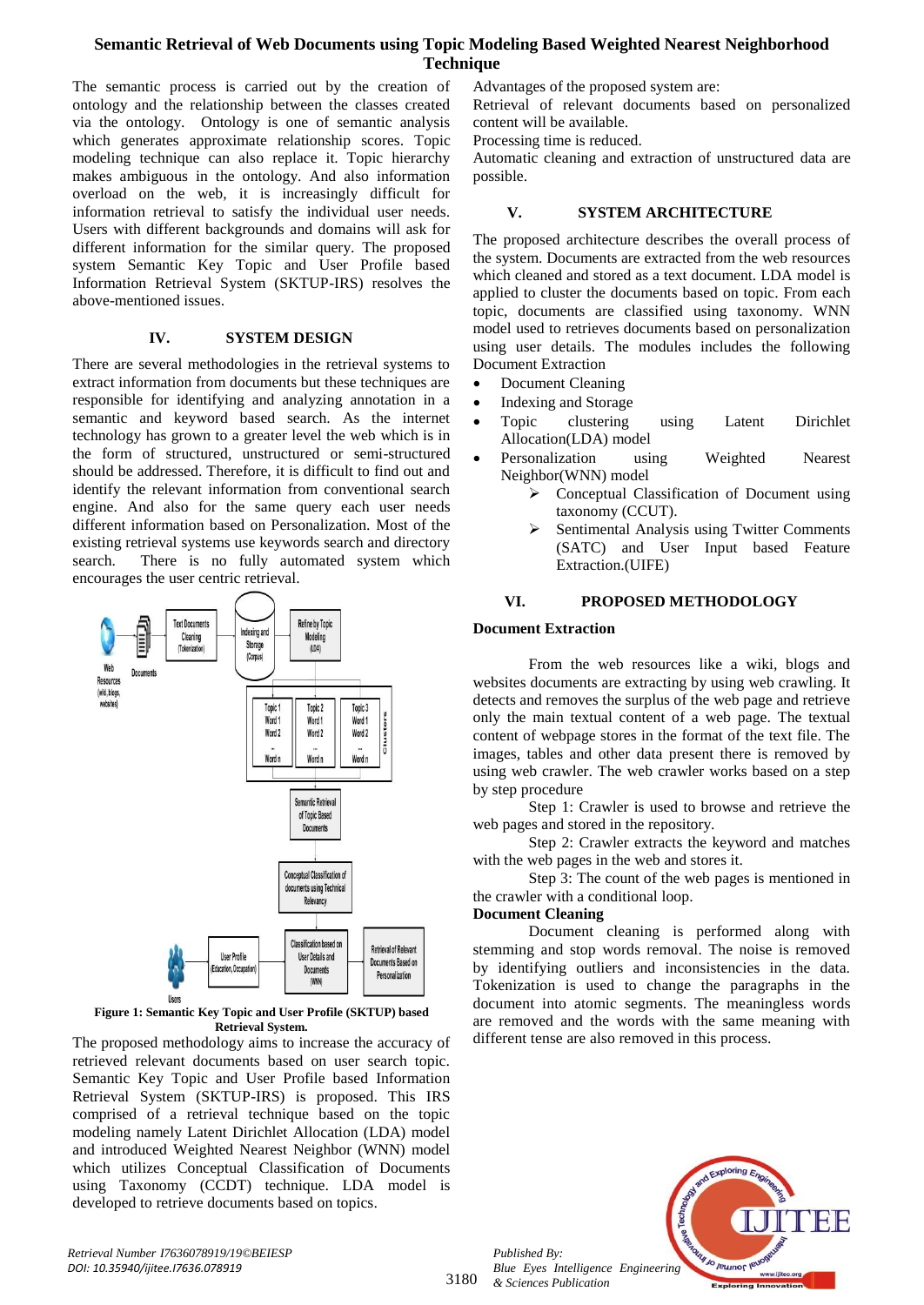

**Figure 2 Block diagram of Document Cleaning**

## **Indexing and Storage**

Storing is an essential module which is used to store and index the several numbers of text documents in the corpus that are generated from the web resources. It is used to incorporate Latent Dirichlet Allocation (LDA) model to extract the exact information for user.

## **Topic clustering using Latent Dirichlet Allocation (LDA) model**

Topic modeling can speed up the analysis significantly by reducing the number of documents for analysis. Topic modeling is a frequently used text-mining tool for discovery of hidden semantic structures in a text body. Topic models provide a simple way to analyze large volumes of unlabeled text.

In LDA process, words in documents are the only observed variables while others are latent variables (θ) and hyper parameters (α). LDA assumes that each document can be represented as a probabilistic distribution over latent topics, and that topic distribution in all documents share a common Dirichlet prior. The documents are clustered according to the topics mentioned. The accuracy level of the clustering is evaluated by the metrics.

## **Personalization using Weighted Nearest Neighbor (WNN) model**

The user profile is linked with the proposed system for prioritizing and ranking of the documents. Personalization based on Weighted Nearest Neighbor model use user profile and retrieval method of topic modeling to analyze user preferences and retrieves results. Weighted Nearest Neighbor model use to classify the user, based on the features like qualification, field of study and occupation with experiences. The feature extraction in this study is done by obtaining user inputs from the potential users. Sentimental analysis for the twitter comments posted by these users are accounted. The comments about the topics searched for is preserved and analyzed. The sentimental analysis proves that the comments of the topics searched is positive or negative. This also aids in finding out whether the user is familiar about the topic or not.

- Conceptual Classification using taxonomy (CCUT).
- Sentimental Analysis using Twitter Comments (SATC) and User Input based Feature Extraction.(UIFE)

# **Algorithm 1:**

- **Input: F**eatures extraction from user profile **Variables:** Document Category (DC), User Category (UC), topic (T)
- **Step 1:** For each topic T, documents are retrieved based on topic modeling. The documents are classified as DC1, DC2, and DC3 using taxonomy

based on technical relevancy which is implemented by AYLIEN API.

- **Step 2:** Each feature of user profile is represented with a set of numerical attributes (e.g. Software Engineer -9)
- Step 3: Each of the training data consists of set of features and a class label associated with each vector as UC1, UC2 and UC3.
- **Step 4:** Classification of user is done by comparing features of different k nearest points.  $(k=3)$
- **Step 5:** Users are classified as Categories UC1, UC2 and UC3 based on the features extracted from the user profile.
- **Step 6:** Based on the query, user search retrieves relevant and personalized documents for user. For example, if UC1 category user searches for a topic cloud computing the system retrieves documents in the personalized order as DC1, DC2 and DC3.

## **For example:**

Topic {T1,T2,T3} = { Cloud Computing, Python Programming, Big Data }

Doc  $\{D1,D2,D3,D4,D5\}$  = { cloud1.txt, cloud2.txt, cloud3.txt, cloud4.txt, cloud5.txt

DocumentCategory{DC1,DC2,DC3 } = { Basic, Intermediate, Advance }

DocumentCategory ${DC1,DC2,DC3}$  } = { ( cloud2.txt, cloud5.txt),  $\{$  cloud1.txt, cloud4.txt),  $\{$  cloud3.txt)  $\}$ 

User  $\{ U1, U2, \ldots, U10 \} = \{ \text{Alice, Bob, \ldots, Tom } \}$ 

UserCategory{ UC1, UC2, UC3 } = { Non-Technical User, Intermediate User, Technical User and Intermediate User, Technical User and Intervalse use of the series of the series of the series of the series of the series of the series of the series of the series of the series of th example, according to the SKTUP-IRS model, the documents are categorized and retrieved based on user profile. For example, user (Bob) falls under the category of UC3 (Technical User). Bob retrieves the documents in priority order Documents {cloud3.txt, cloud1.txt, cloud4.txt, cloud2.txt, cloud5.txt}. The SKTUP-IRS model retrieves only the required documents and other fetched documents are prioritized and made available for future references. The kind of categorization implemented in this project enables the users to retrieve desired documents and store the ordered and less priotized documents for future use. It helps the user to have an instant conceptually classified and personalized search compared other models. The accuracy and quality of retrieval in this SKTUP-IRS is increased compared to the existing models like Keyword based model and LDA model.

# **VII. RESULT AND ANALYSIS**

The metrics for evaluating the IRS are numerous. In this project, proposed system quality and accuracy is compared with the existing system like keyword search and topic modeling technique. All the extracted information from the web resources are analyzed and discussed in this chapter with comparison of keyword based retrieval and topic modeling. Recall is Number of relevant documents/Number of relevant documents exists in corpus

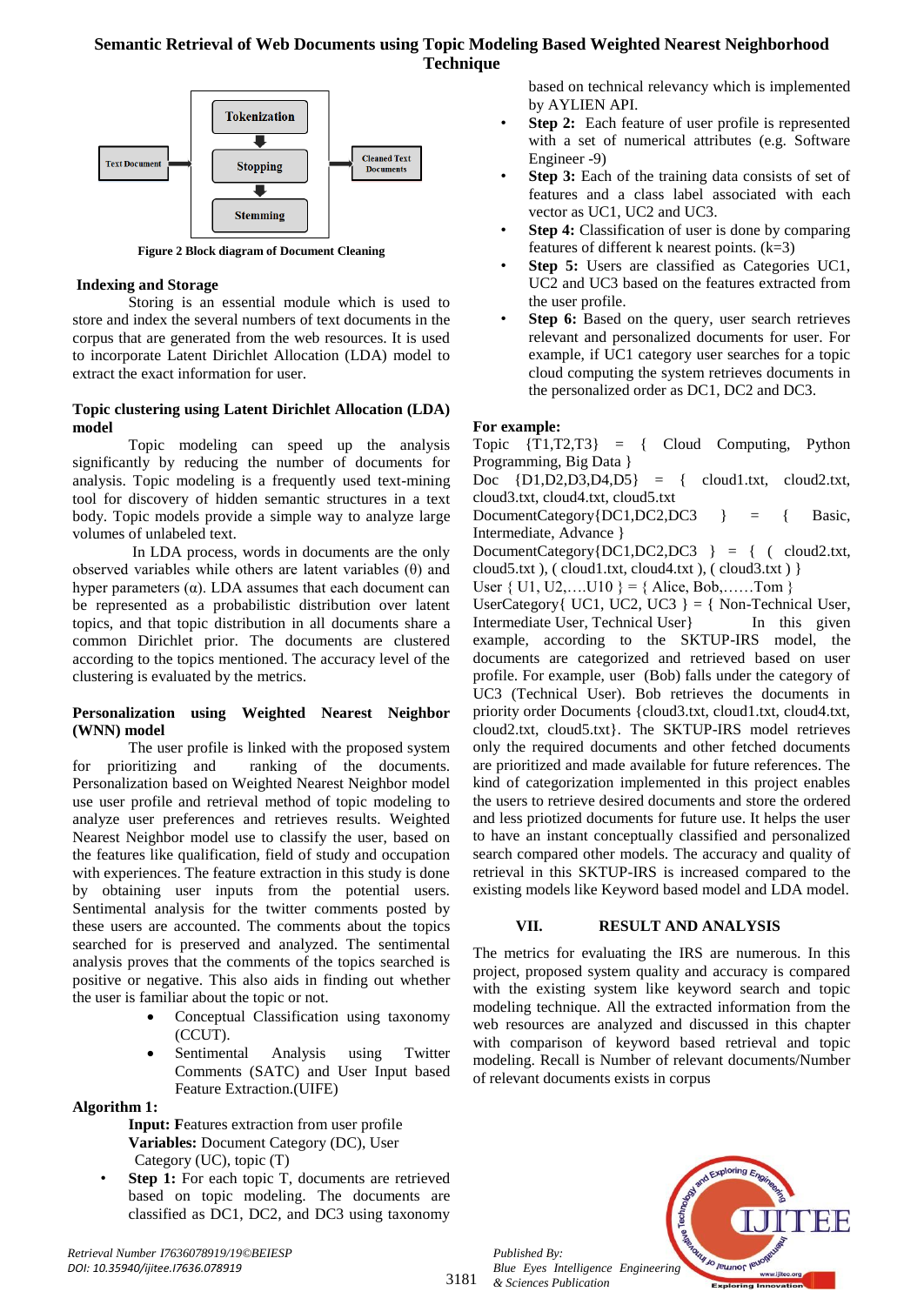| Table 1 . Recall and 1 Feelsion of Documents |       |       |       |       |       |
|----------------------------------------------|-------|-------|-------|-------|-------|
| Set of                                       | Set 1 | Set 2 | Set 3 | Set 4 | Set 5 |
| <b>Documents</b>                             |       |       |       |       |       |
| Precision                                    | 0.52  | 0.66  | 0.75  | 0.77  | 0.78  |
| Recall                                       | 0.28  | 03    | 0.38  | 0.45  | 0.54  |
| <b>F-Score</b>                               | 0.182 | 0.281 | 0.412 | 0.504 | 0.644 |

**Table 1 : Recall and Precision of Documents**

The table 1 shows the performance levels of precision, recall and F-score for Keyword based model.The Precision and Recall are calculated here for keyword based model with different number of document sets for particular topic cloud computing.



**Figure 3 Precision and Recall for Keyword model**

The figure 3 shows the performance levels of precision, recall and F-score for LDA model.



**Figure 4 Precision and Recall for LDA model**

The figure 5 shows the performance levels of precision, recall and F-score for SKTUP-IRS model.



**Figure 5 Precision and Recall for SKTUP-IRS model**

The above graphs depicts that the precision and recall value of proposed SKTUP-IRS model is higher than the values

*Retrieval Number I7636078919/19©BEIESP DOI: 10.35940/ijitee.I7636.078919*

obtained in Keyword based model. The relative recall values estimates the retrieval effectiveness between Keyword model and proposed system SKTUP-IRS model. The more relative recall values of proposed system shows that SKTUP-IRS model is more effective in retrieval than Keyword based model.

F- Score  $= 2*(Recall * Precision) / (Recall)$ 

+ Precision).

The accuracy of information retrieval is measured by Fscore and performance is compared with keyword based model, LDA model and SKTUP-IRS. model.



**Figure 6 F-Score measures for models**

The higher value denotes the best coverage of SKTUP-IRS model compared with Keyword based model and LDA model. This is because the combination of LDA model is realized with Weighted Nearest Neighbor (WNN) algorithm. The conceptual classification and WNN decreases and hampers the number of documents retrieved for the user in a particular domain. This limitation in retrieval of number of documents in turn increases the quality and accuracy of retrieval for an individual user as shown in the figure 6. The retrieval of documents using keyword method shows 40.2% accuracy and quality of retrieval, whereas in the LDA model the quality and accuracy is increased by 62.2% for the tested document sets. The proposed model shows the highest accuracy of retrieval with 69.2%. This proves that the proposed method stands best among the existing methods of retrieval.

## **VIII. CONCLUSION & FUTURE WORK**

The information resources on the today's web are increasing day by day and there are number of problems in identifying the results are based on the users interest. In the conventional systems the data from the user's document are not taken in to account and the retrieval process has to be changed in the proposed work. There is a need to be changed. The whole of retrieval process is independent and exempted from query submission process and matching and retrieval process. To fix this above mentioned issue, in the proposed methodology, SKTUP-IRS is developed which comprises of Latent Dirichlet Allocation (LDA) topic model that is used to retrieve documents based on the key topics in the cluster. In addition to that personalization of content using Weighted Nearest Neighbor (WNN) model is incorporated.